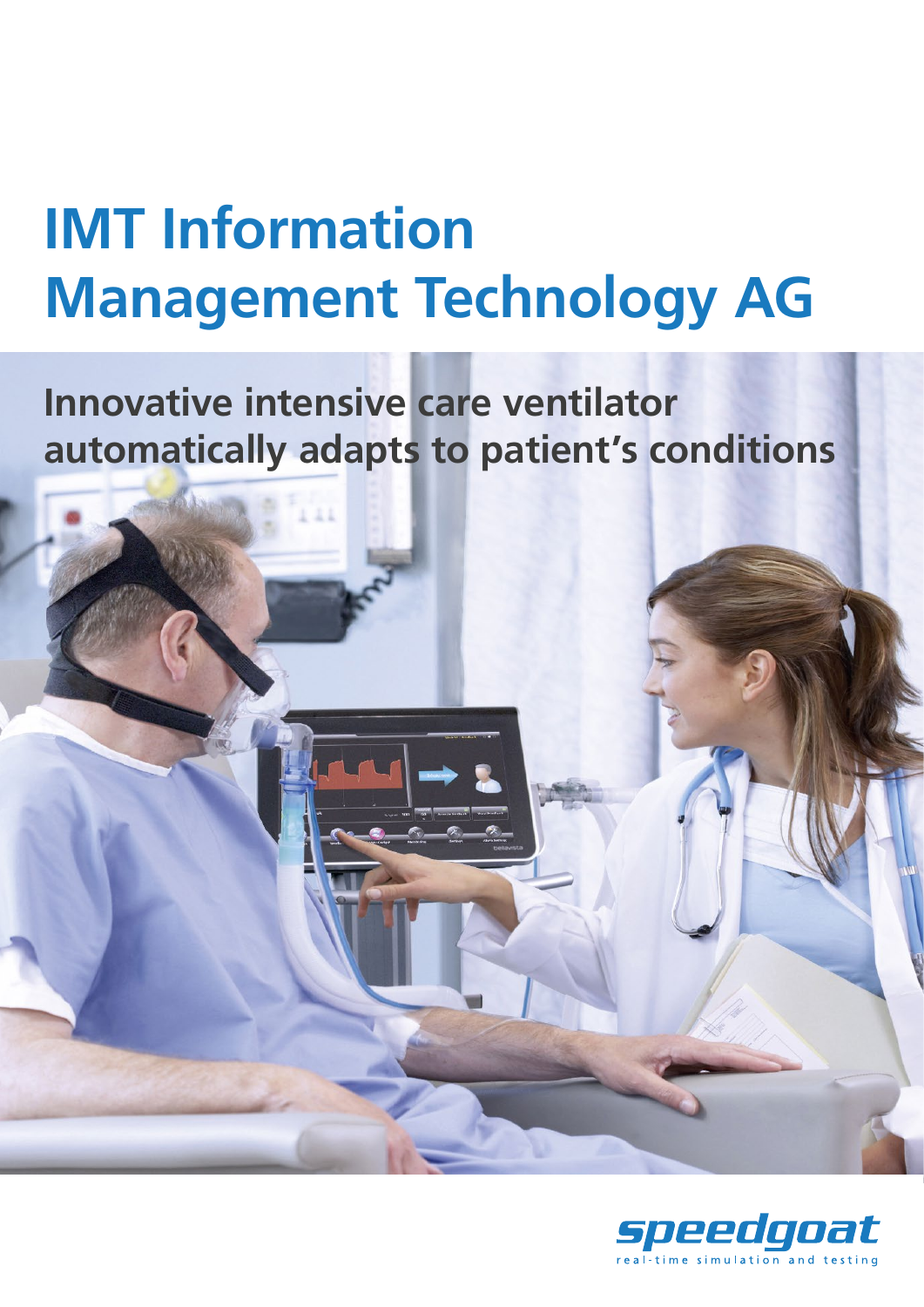

*Desktop and real-time simulation and testing leveraging Simulink and Speedgoat realtime target machines enables the interdisciplinary team at IMT to rapidly design and test complex adaptive algorithms for intensive care ventilators and other controls applications*

IMT, based in Buchs, Switzerland, develops devices and software for a wide range of applications and industries, from the initial idea through to production.

The interdisciplinary team from industry and academia combine the latest product development technologies for real-time simulation and testing to embedded integration, to rapidly deliver new products and further develop existing ones.

#### **Intensive care ventilator**

One of the company's key competences is the development of intensive care ventilators, which can be used to ventilate adults, children and premature babies. The bellavista ventilator uses sophisticated adaptive algorithms which continuously react to the patient's condition, using measurements from over 20 sensors, including pressure,



airflow, temperature, oxygen and carbon dioxide. The quality of the ventilation is controlled by seven actuators.

Most of the product's functionality is safety-critical. For example, detecting if a patient wants to breath in or out, regulating the air supply, and detecting disconnected tubes or blockages.

### **Real-time testing and simulation**

The functionality of the bellavista ventilator has become more and more advanced over the lifetime of the product, and IMT recently found that integrating and testing the software application directly on the embedded hardware had become too limiting and time consuming.

They decided to use desktop and real-time simulation and testing with Simulink Real-Time and a Speedgoat Performance real-time target machine, which enables them to automatically build realtime applications and have them running on the target machine within seconds.

Powerful Simulink Real-Time instrumentation then allows IMT to rapidly test and refine designs in real-time under realistic testing condition with the target machine directly controlling the ventilator via a CAN bus.

Most beneficial for IMT is the possibility of rapidly performing a wide range of tests, such as for safety-critical core functionality, much quicker than before.

Also, engineers are able to easily analyze the behavior of the ventilator for a deep understanding of the complex relationships within the system, and new ideas can be tested immediately. Furthermore, logging data for post execution analysis became very easy and efficient.

After an algorithm has been verified on the Speedgoat Performance real-time target machine, C code is generated using Simulink Coder. This code is then integrated into IMT's own software framework which provides an interface to hardware specific drivers.

#### **Prepared for the future**

The next generation of medical devices are getting smarter and are often networked. Growing demands on reliability, safety and usability confront manufacturers with major challenges.

To be prepared for the future, IMT continue to focus on the latest technologies and enhance proven concepts. Simulink Real-Time and Speedgoat solutions are key tools for them.

*The bellavista with neo-natal options*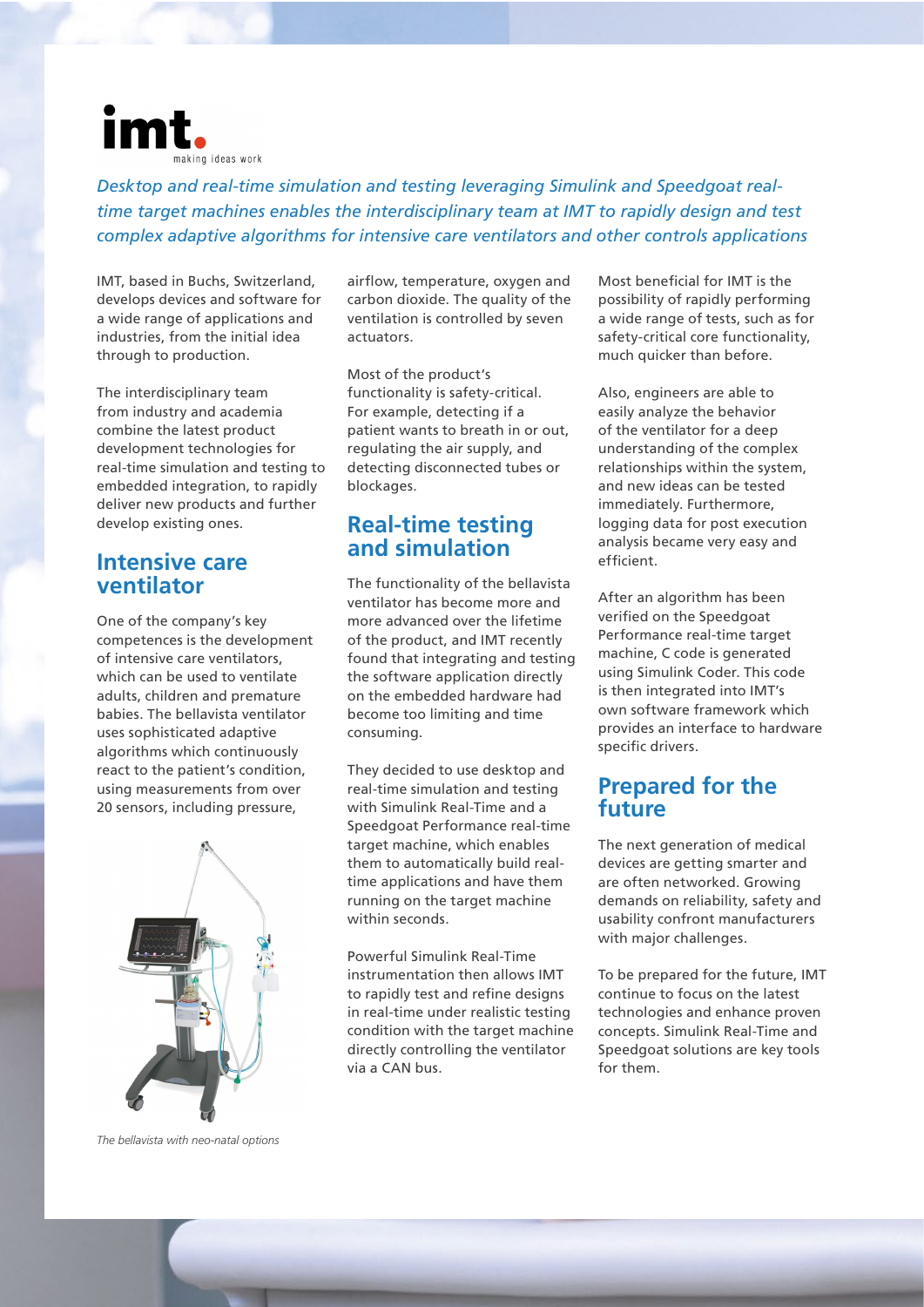## **Speedgoat's value contribution**

*"Rapid prototyping with Speedgoat products helps us to keep costs down by enabling problems to be identified early in the development process.", Mr. van der Staay.*

Mr. van der Staay also commented:

"Simulation-based design and development often isn't practical because there is usually a significant difference between the abstracted models and the real world.

Speedgoat products allow us to work with the real system as early as possible to test and refine our application under realistic conditions. This prevents errors, increases quality, and reduces costs."



*Matthias van der Staay, Development Team Manager, IMT Information Management Technology AG*



*The bellavista showing the Nurse view*